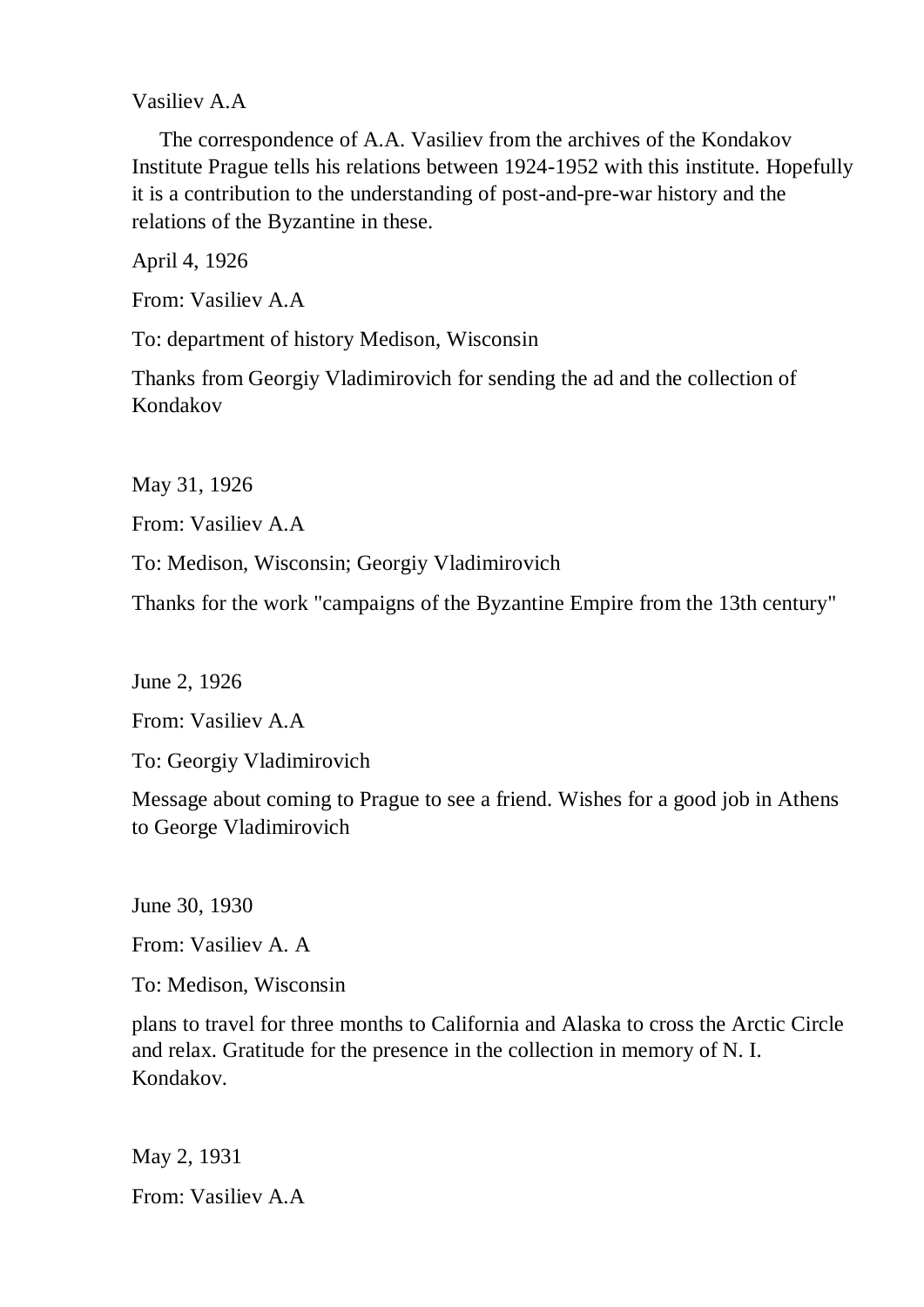To: 803 State Street Madison Wisconsin; USA

the author of the letter notifies that he will not be able to hold a lecture at the Kondakov Seminary, because he doesn't have time to prepare

April 2, 1931 From: Kondakov Seminary To: Alexander Alexandrovich Unreadable

October 24, 1931 From: Deputy Director; Secretary To: Alexander Alexandrovich thanks for sending a print of the article

Novemer 29, 1931 From: Vasiliev A.A To: 803 State Street Madison Wisconsin; USA please send the article no earlier than January

December 30, 1931

From: Deputy Chairman of the Institute

To: Alexander Alexandrovich

notice that the Board of the N. P. Kondakov Institute has elected Alexander Alexandrovich an honorary member of the Institute for scientific achievements in the field of Byzantine studies

October 29, 1931 From: Vasiliev A.A To: 803 State Street Madison Wisconsin; USA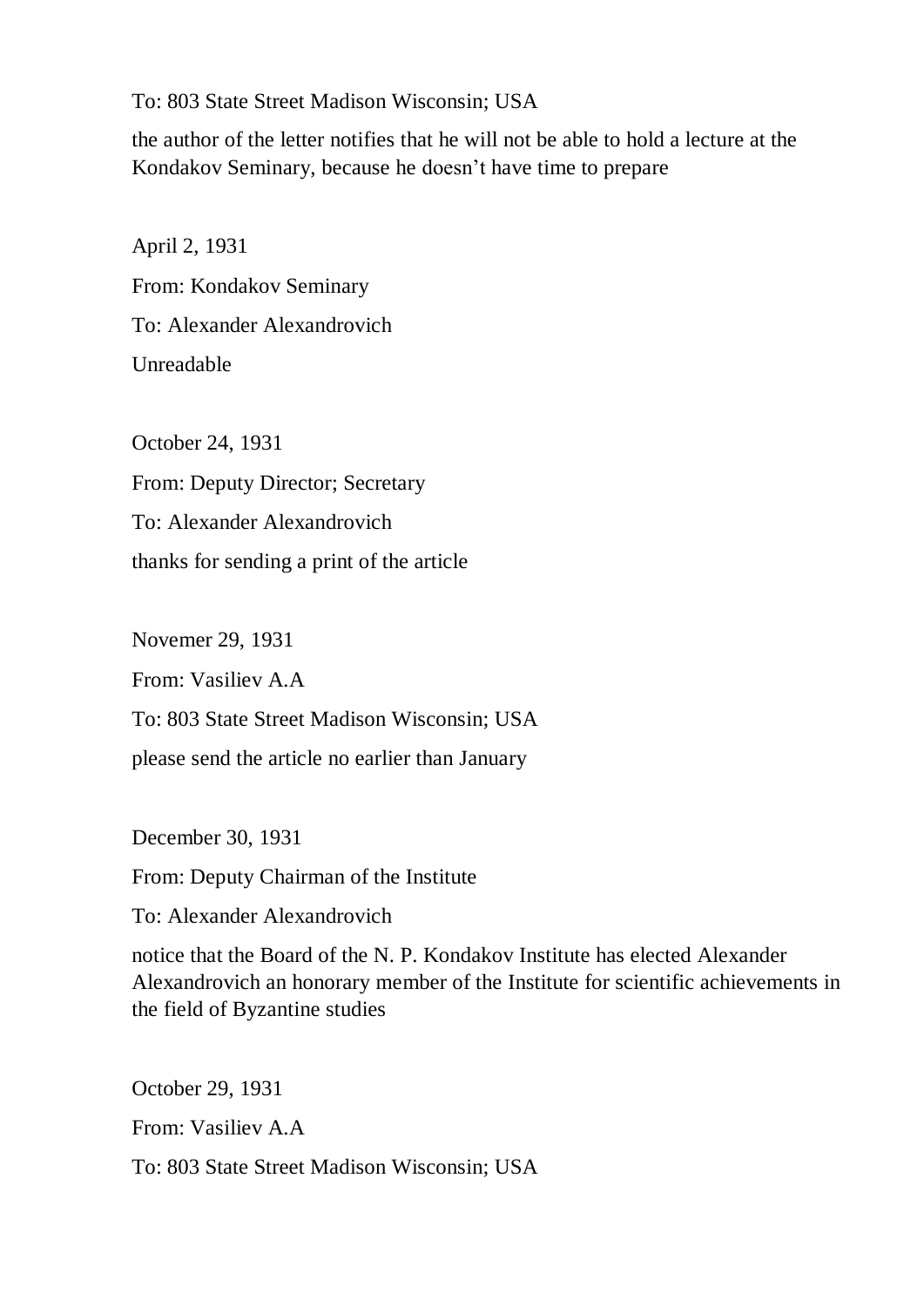gratitude for the title of honorary member of the Institute, the inability to make a membership fee for lack of funds

December 11, 1931

From: Vasiliev A.A

To: 803 State Street Madison Wisconsin; USA

continuation of the last letter; the author explains that he did not refuse the title of election to honorary members, and doesn't have the means to pay the membership fee; sent a copy of the last pages to Paris; wishes a happy new year

January 15, 1932

From: Vasiliev A.A

To: Madison Wisconsin; USA

thanks to the author for being elected as an honorary member; the article for the collection is ready and is being rewritten

January 26, 1932

From: Vasiliev A.A

To: 803 State Street Madison Wisconsin; USA

notification that the author has sent an article "Harun-ibn-Yahya and his description of C-le"; wishes of good luck and happiness in the housewarming

March 2, 1932

From: Vasiliev A.A

To: 803 State Street Madison Wisconsin; USA

sent correction with a request to make 4 corrections; the author of the letter asks under what conditions he can have separate impressions and how many

March 3, 1932 From: Vasiliev A.A To: 803 State Street Madison Wisconsin; USA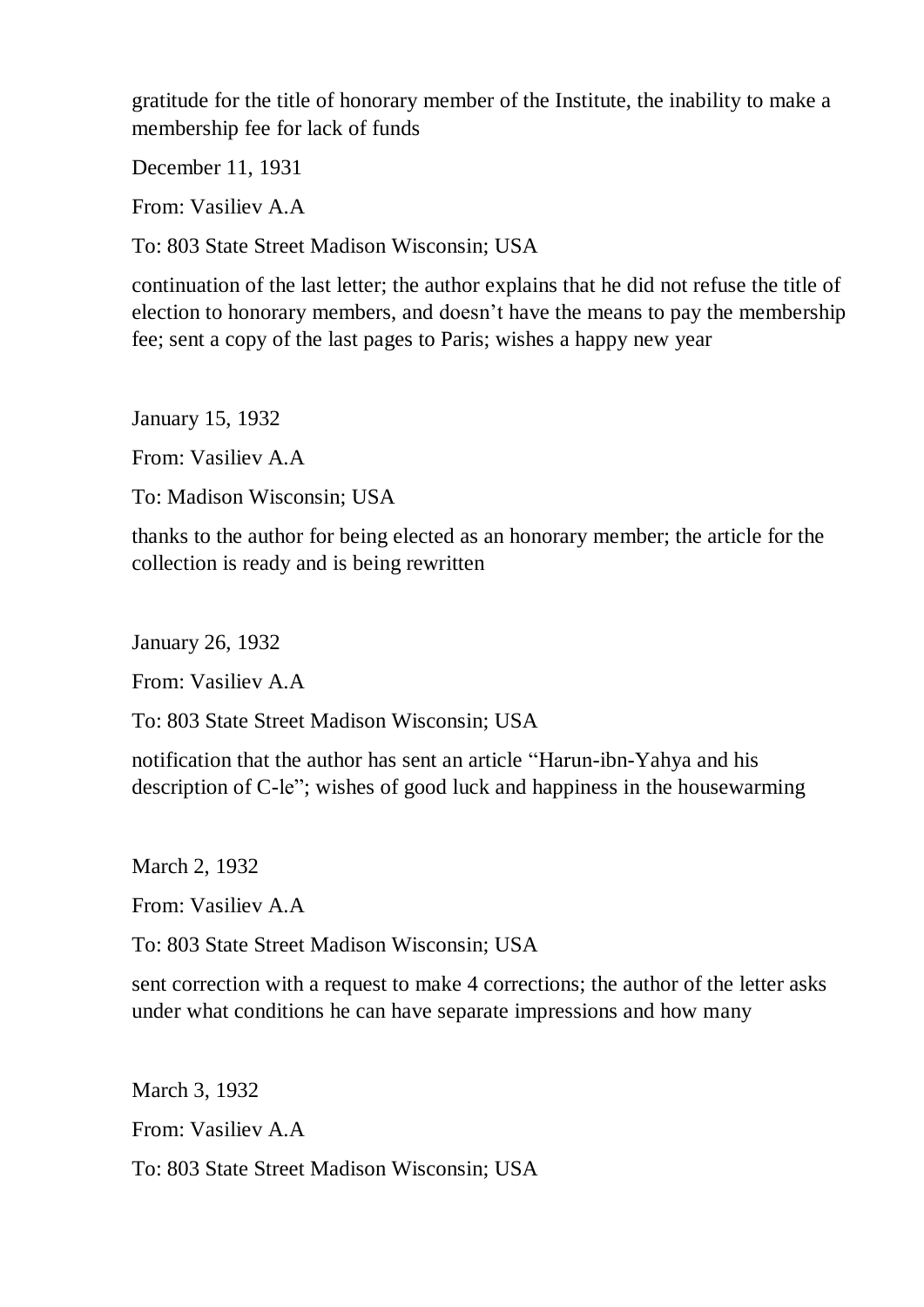the author of the letter asks for amendments and additions to the Laurentian Chronicle, note 56, which refers to Apollonius of Tyana

October 15, 1932

From: Vasiliev A.A

To: 803 State Street Madison Wisconsin; USA

the author of the letter asks to make more corrections to the Laurentian chronicle

October 15, 1932

From: Vasiliev A.A

To: 803 State Street Madison Wisconsin; USA

the author of the letter expresses gratitude for sending prints of his article; does not send his own print to the library of the Kondakov Institute. Reports on the beautiful French edition of his «History of Byzantium»

October 19, 1932

From: Prague

To: Vasiliev A.A

thanks to Alexander Alexandrovich for his impressions and further participation in the next volumes of their Yearbook. Request to send an extra copy for the library of the Institute French edition " History of Byzantium"

November 13, 1932

From: Vasiliev A.A

To: 803 State Street Madison Wisconsin; USA

the author of the letter informs that he does not have free copies of the French edition of his "History of Byzantium" Recommends contacting Gregory of Lozinsky for free volumes

January 29, 1933

From: Vasiliev A.A

To: 803 State Street Madison Wisconsin; USA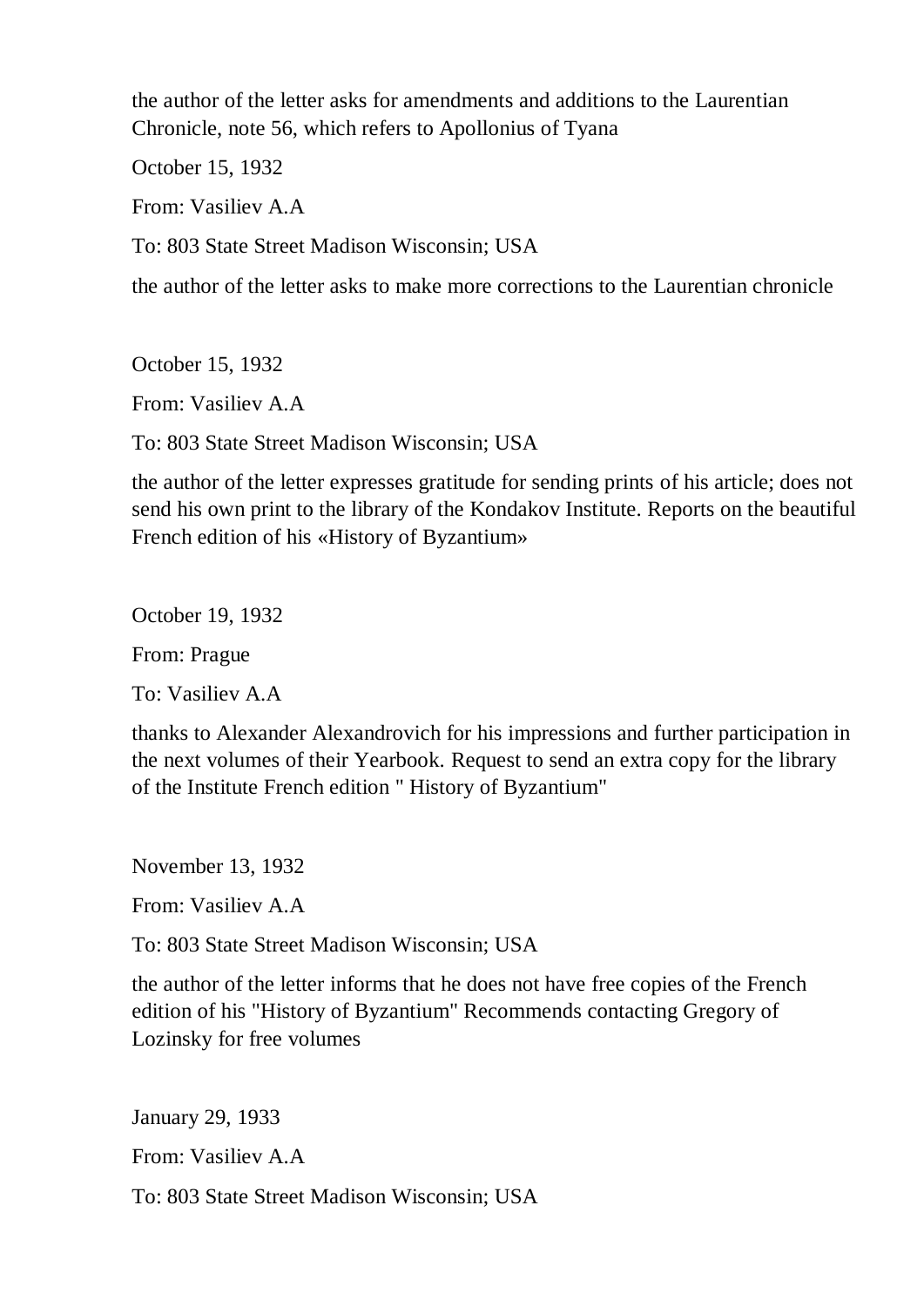thanks for the New Year's greetings; excellent result of the article " Harun-ibn-Yahya and his description of C-le"; at Christmas, the author went to New York; in connection with the crisis, it was decided to stop printing university publications at his university and reduce salaries

November 3, 1933

From: Vasiliev A.A

To: 803 State Street Madison Wisconsin; USA

the author expresses his gratitude to the Institute for sending him two volumes:1) the second volume of the "Russian Icon" by Kondakov; 2) the sixth volume Seminarium Kondakovianum; regrets the death of Lossky; informs that from February to September he will be free for personal studies

## **Teil 2**

April 26, 1934

From: Vasiliev A.A

To: Hotel Raganand; Paris, France; Nikolay Petrovich

the author of the letter informs that he remains in Europe until September. He doesn't have a ready-made article for the yearbook. He wrote the book "Goths in the Crimea" in English.

November 16, 1934

From: Vasiliev A.A

To: 803 State Street Madison Wisconsin; USA

the author got to Madison after a rest, asks to write the name and middle name of Solovyov. He was very happy to meet future Russian scientists in the Slavic countries.

January 28, 1935 From: Vasiliev A.A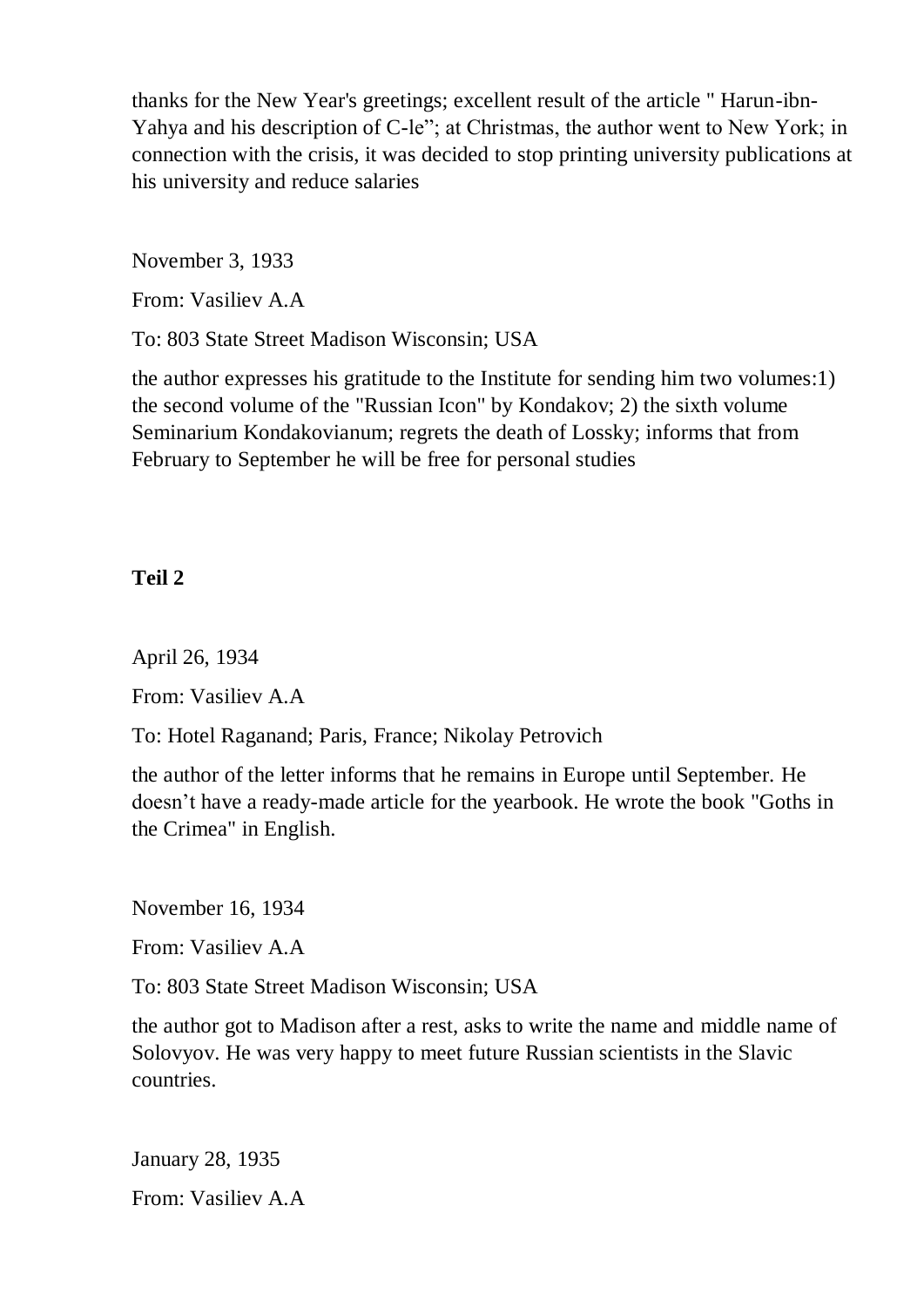To: 803 State Street Madison Wisconsin; USA; Dmitriy Alexandrovich

the author reports that had a great new year and was in New York and Virginia, Newhavn, have seen Vernadsky and Rostovtsev.

May 4, 1935

From: Vasiliev A.A

To: 803 State Street Madison Wisconsin; USA; Nikolay Petrovich

the author of the letter is interested in the position of printing Seminarium Kondakovianum; tells about his other articles. In June, he leaves Madison for a year in New York to lecture at Columbia University. They are called the General course of Ancient History and the history of Byzantine civilization.

June 3, 1935

From: Vasiliev A.A

To: 803 State Street Madison Wisconsin; USA; Nikolay Petrovich

the author sends an article "on geographical anonymity", which was not written in any language other than German. He also gives a complete translation of the treatise "The Foundation of the Trebizond Empire". Reports that "Goths in the Crimea" will be published in the publications of the American Medieval Academy.

July 24, 1935

From: Vasiliev A.A

To: New York; Nikolay Petrovich

the author reports on the movements in New York, he will return to Madison in 1936. He creates 40 copyright prints during this period.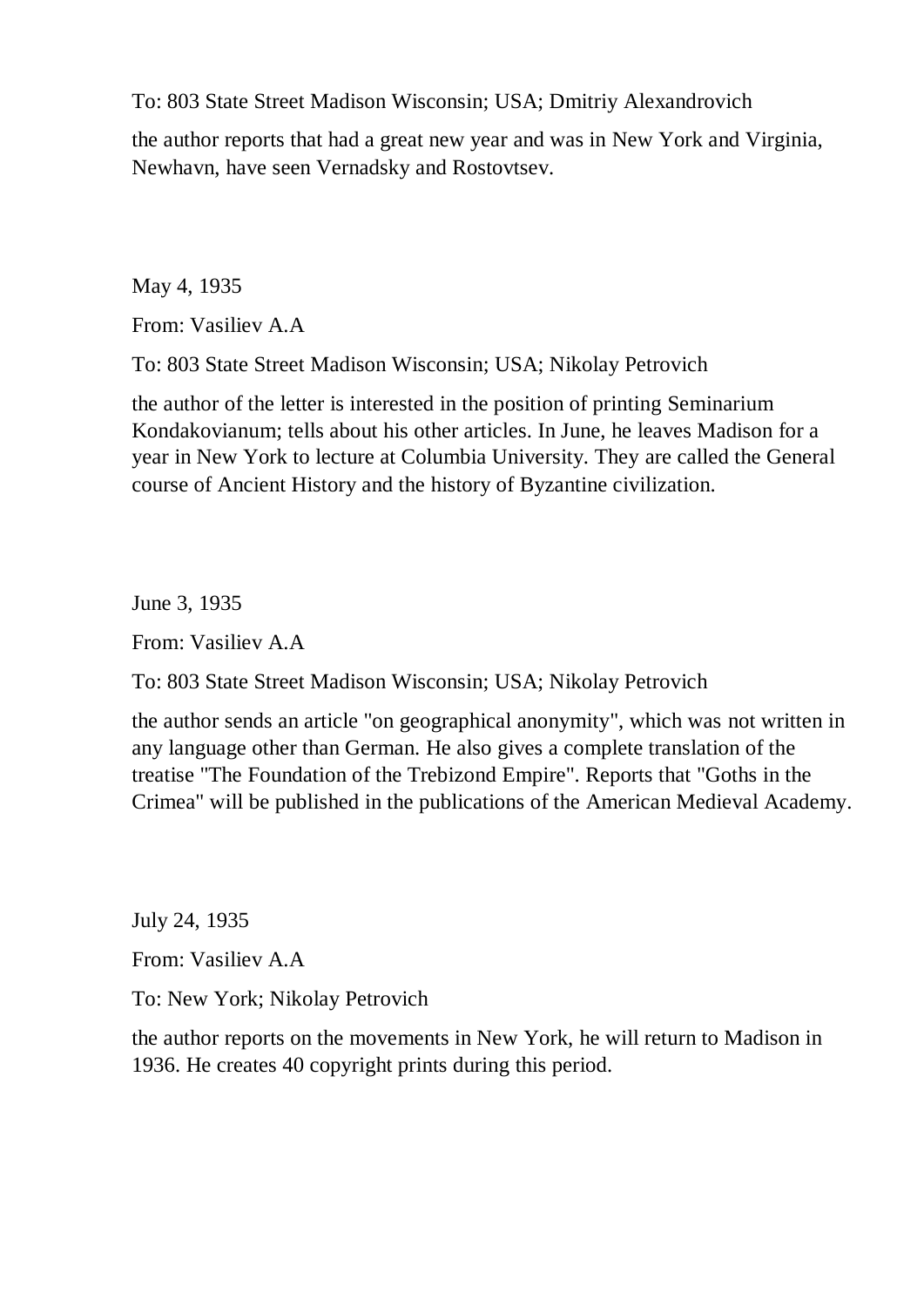September 12, 1935

From: the Board of the Institute of Kondakov; chairman of the Management Board; Prague

To: Vasiliev A.A; New York

expression of gratitude to A. A. Vasiliev for his consent to assume the chairmanship of the board of the Institute, as well as in the development of archeology, Byzantine studies and nomadic studies.

September 17, 1935

From: Vasiliev A.A;

To: Nikolay Petrovich; Virginia

the author sends the corrected proofreading of his work and informs the new address where to write letters

October 26, 1935

From: Vasiliev A.A; New York

To: Dmitriy Alexandrovich; Prague

the author is looking forward to the rolled-up proofreading in 45 copies. He lectures in New York and is very happy.

November 5, 1935

From: Vasiliev A.A; New York

To: Dmitriy Alexandrovich; Prague

the author makes corrections to the proofreading and once again reminds of the prints in the amount of 45 copies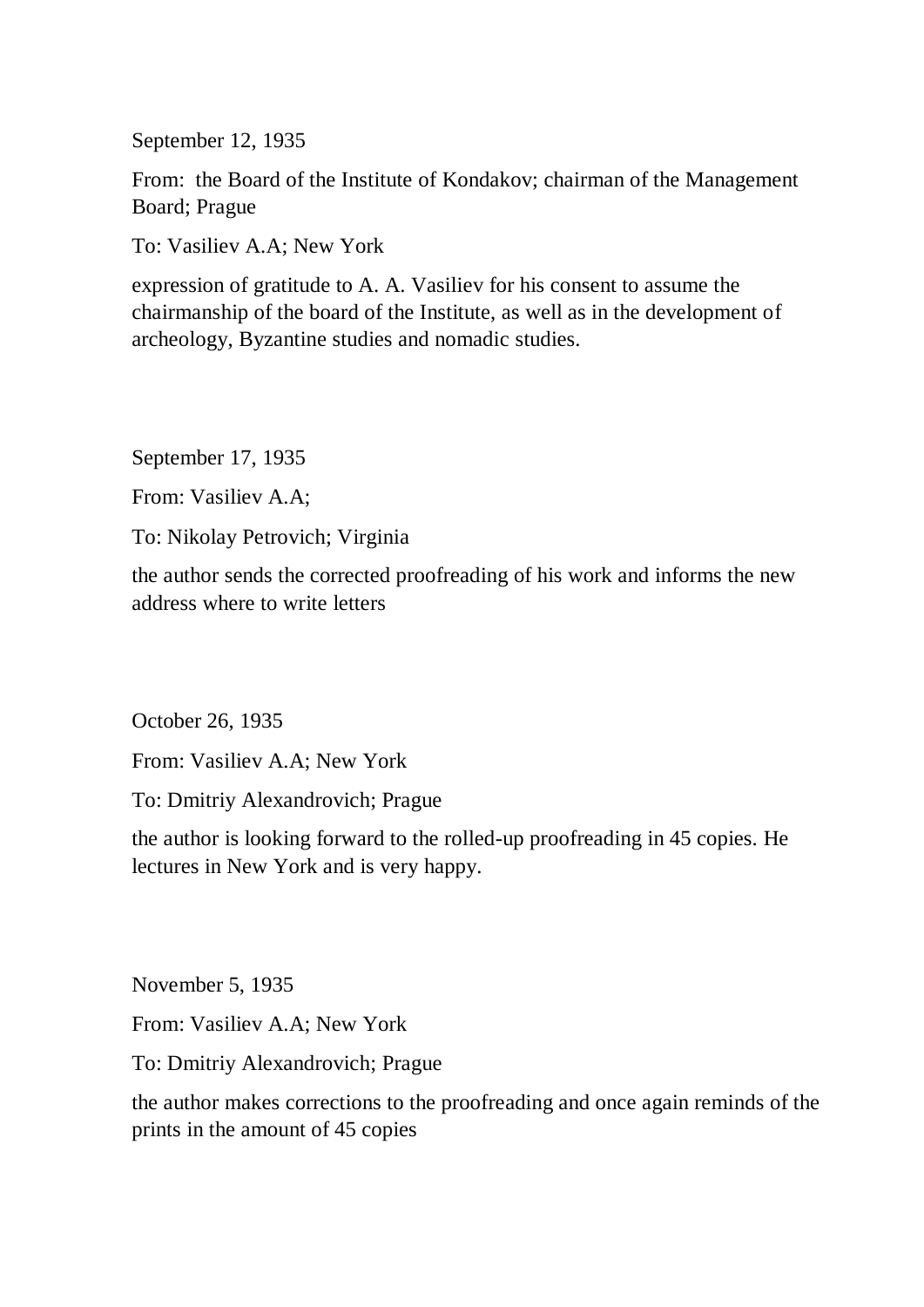January 19, 1936

From: Vasiliev A.A; New York

To: Dmitriy Alexandrovich; Prague

the author congratulates all colleagues of the institute to the New year, in New Haven he saw G. V. Vernadsky, with whom he talked about the institute. The author is engaged in correcting the proofs of his English book "Goths in the Crimea". His article on the foundation of the Trebizond Empire will appear in the next issue.

March 5, 1936

From: Vasiliev A.A; New York

To: Dmitriy Alexandrovich; Prague

The author doesn't write the obituary of Zlatarskiy, because there aren't enough materials. Planning a trip to France and Prague.

March 9, 1936

From: secretary of the institute

To: Vasiliev A.A

the secretary of the Institute solemnly announces that Vasiliev A. A. was elected chairman of the board of the Institute; all members of the Institute are happy.

April 2, 1936

From: Vasiliev A.A; New York

To: Dmitriy Alexandrovich; Prague

the author expresses his gratitude for the new honorary title and understands that staying in America is impractical, his presence is necessary at the institute.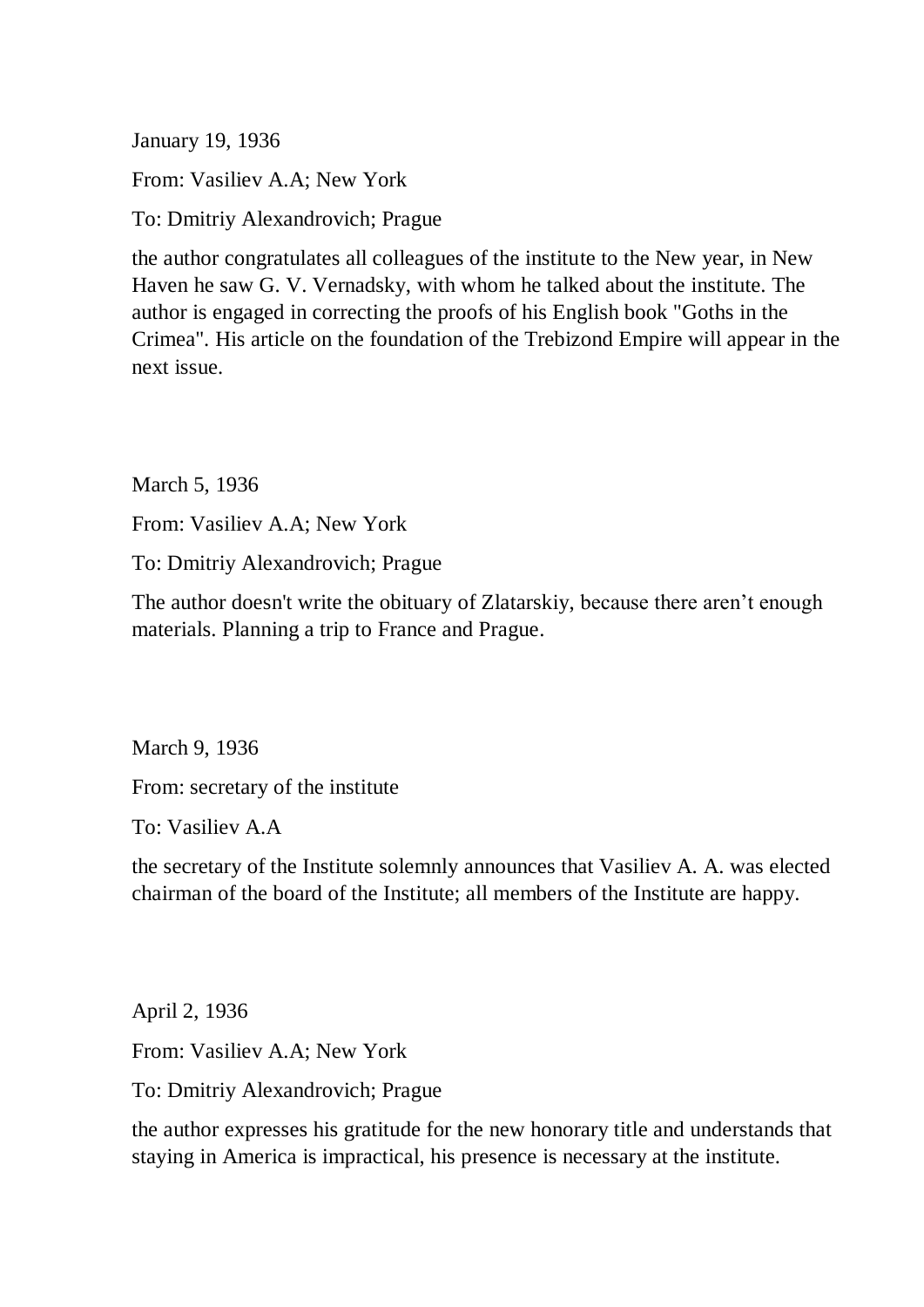April 5, 1936

From: Vasiliev A.A; New York

To: Dmitriy Alexandrovich; Prague

the author discusses the financial situation of the Kondakov Institute. He redacted the first correction of " Goths in the Crimea"

April 30, 1936

From: Vasiliev A.A; New York

To: Nikolay Petrovich; Prague

the author informs that his trip to Europe will not take place, as there will be a summer session. The financial situation of the institute is alarming. The Institute has acquired a very valuable honorary member in the person of an American. From June 6 to July 1, the author will be absent in New York.

May 16, 1936

From: Nikolay Petrovich; Prague

To: Vasiliev A.A

the author reports that 45 prints of Vasiliev, as well as prints of other articles, are being sent with a delay. The American about whom Vasiliev asked in his last letter is a major collector, the owner of the world's best collection of Coptic fabrics. The author will not be able to get to the Byzantine Congress in Italy for lack of time.

June 3, 1936 From: Vasiliev A.A; New York To: Nikolay Petrovich; Prague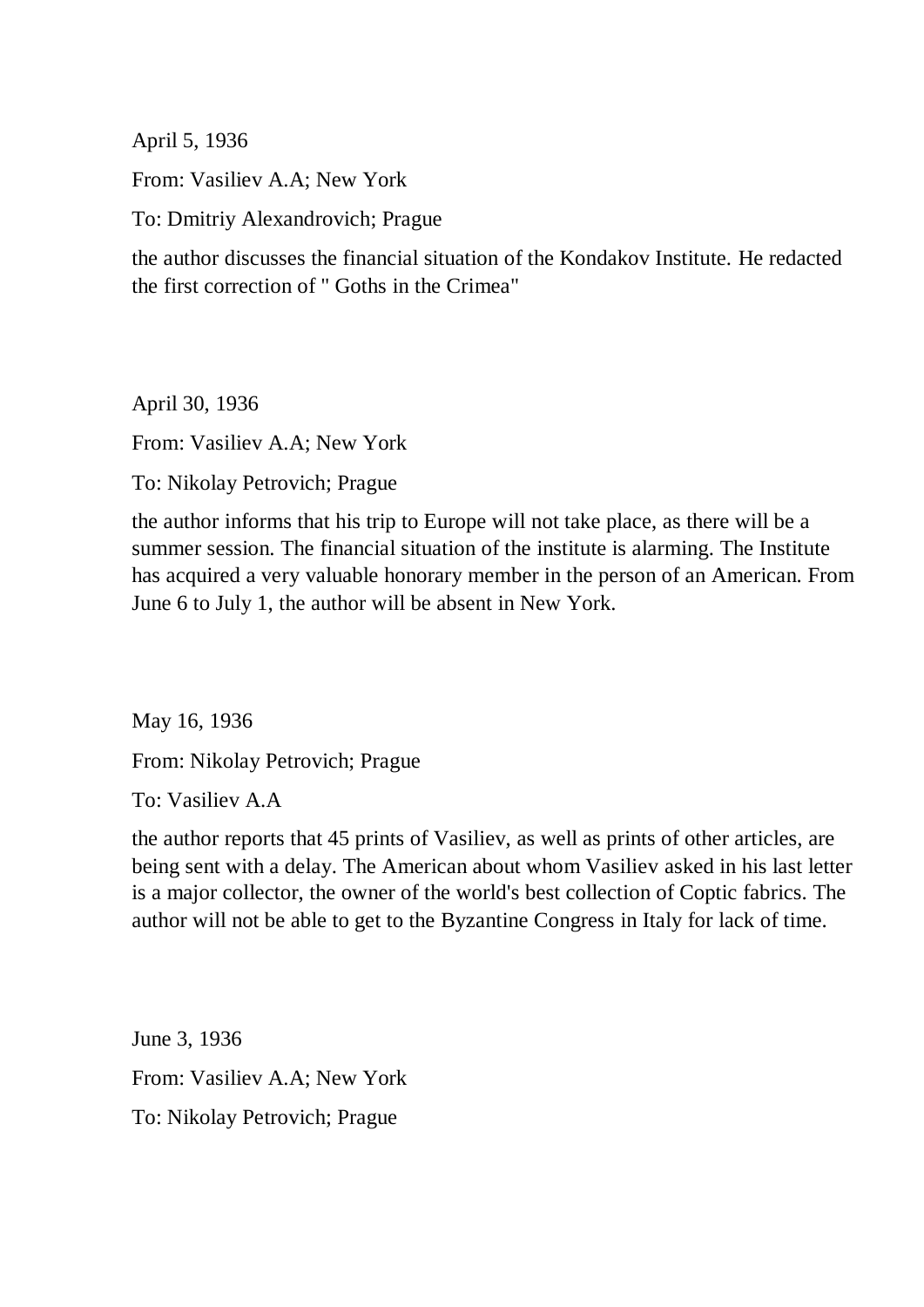the author of the letter thanks for the impressions received, they are printed perfectly. He is very pleased with the new honorary member of the institute-an American. He reminds that he doesn't get to Europe in the summer.

December 5, 1936

From: Vasiliev A.A; New York

To: Dmitriy Alexandrovich; Prague

The author reports that there are no hopes for moving and establishing the institute in America, and tries to find an American with financial resources who could help the publishing house of the institute. He promptly received 8 volumes of the Institute's publications. Thanks the institute's intention to dedicate the next volume to him, but is not happy about it. Recently, his English book "Goths in the Crimea" is published.

## 3

January 21, 1937

From: Vasiliev A.A

To: 803 State Street Madison Wisconsin; USA; Dmitriy Alexandrovich

The author of the letter thanks for the card he received, signed by all the members of the meeting. His colleagues are preparing a collection that will be dedicated to Vasiliev.

April 11, 1937

From: Vasiliev A.A

To: 803 State Street Madison Wisconsin; USA; Dmitriy Alexandrovich

The author says that his colleagues would like to keep information about his musical works in his biography for the 70th anniversary. They can also add information about printed works. He regrets that he did not tell Vernadsky about his dearest memory, a trip in 1906 to the 50th anniversary of the University of Melbourne. There he read his "famous" speech. The author says that the 70th anniversary is not a happy date, but a sad one, so he asks his colleagues not to worry about this event. He remembers his childhood and finishes his letter in a good mood.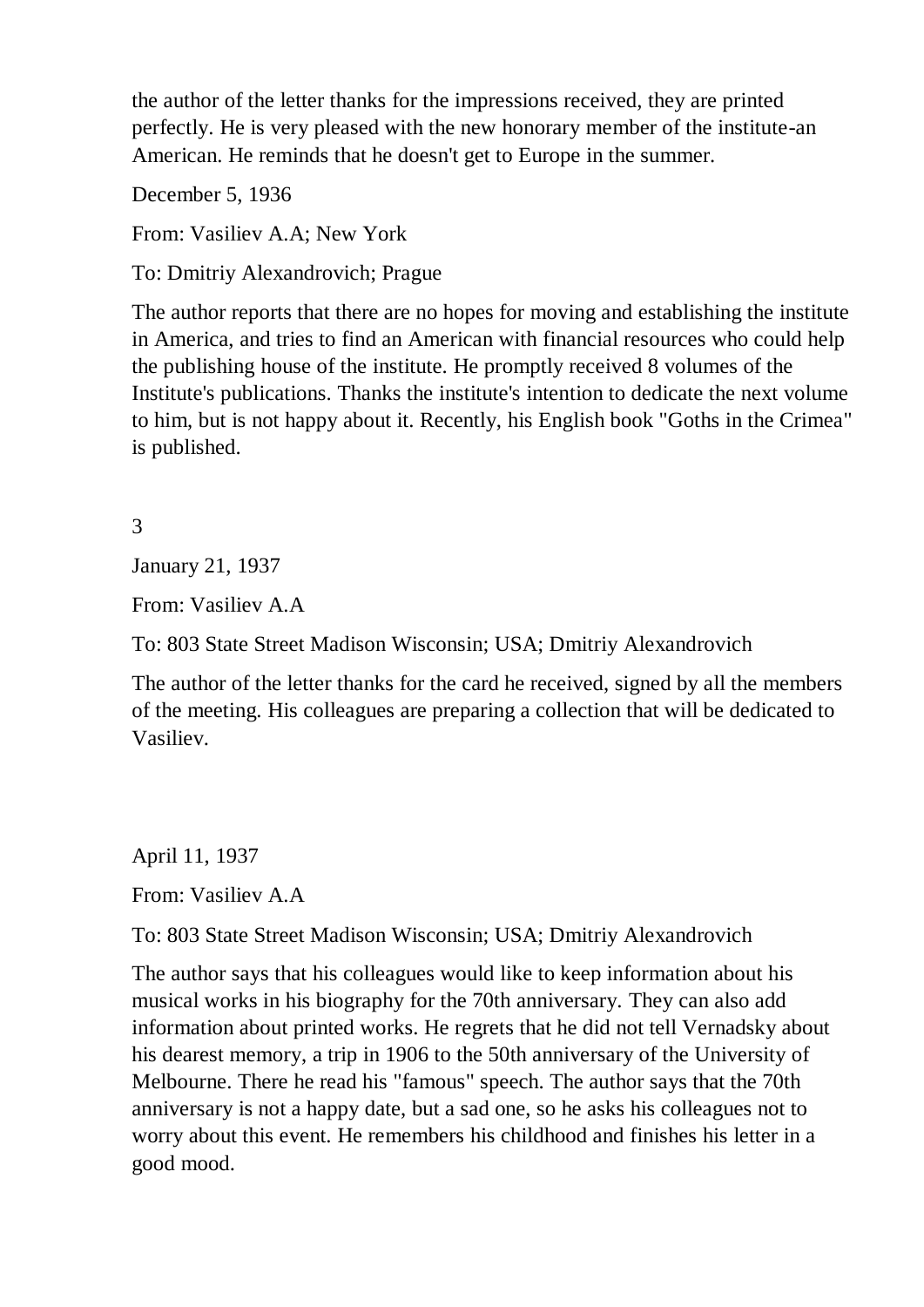May 6, 1937

From: Vasiliev A.A

To: 803 State Street Madison Wisconsin; USA; Dmitriy Alexandrovich

The author reports that he sent two photos for the institute and for the collection. In two weeks, he will send an article about the beginning of the Anglo-Saxon emigration to Byzantium. This summer, the author is going to come to Paris for two weeks.

May 15, 1937

From: Vasiliev A.A

To: 803 State Street Madison Wisconsin; USA; Dmitriy Alexandrovich

The author discusses the change of the new representative of the institute in America. Returns from Paris to America, and then from Madison to Guatemala.

May 22, 1937 From: Vasiliev A.A To: Madison; Nikolay Petrovich

The author is alarmed by the financial situation of the institute and its transfer to America in connection with the debt, this idea is not feasible, in his opinion.

June 28, 1937 From: Vasiliev A.A To: Madison; Nikolay Petrovich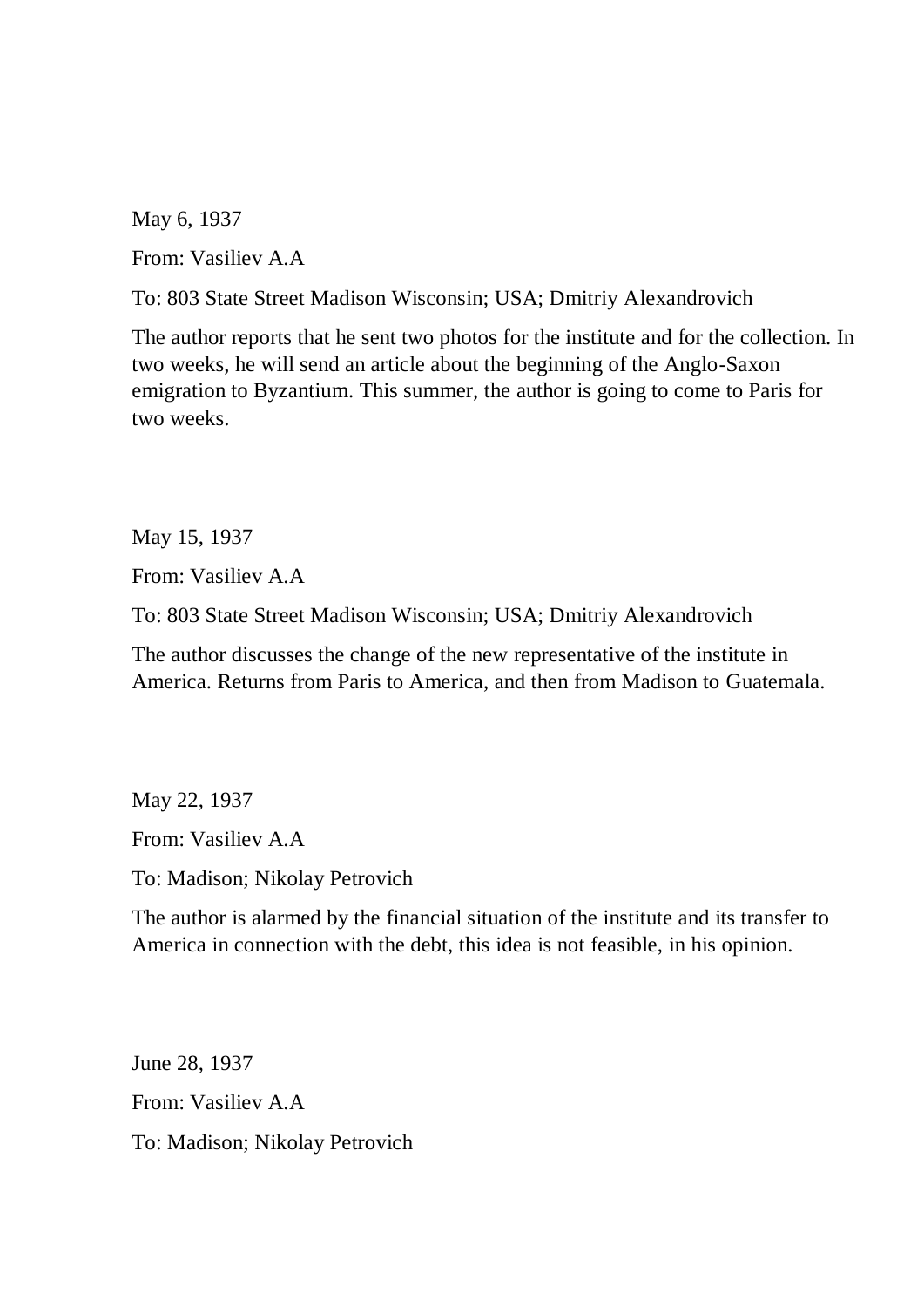The author tells about his future trip to Paris, in the summer he plans not to work , but to relax.

July 30, 1937

From: Vasiliev A.A; Paris

To: Madison; Nikolay Petrovich

The author wants to visit his colleague Dmitry Petrovich in Prague, but since his trip to Paris was expensive, he can't do it. He asks if his presence in Prague is necessary. He reminds that he is going to America from Paris.

August 9, 1937 From: Vasiliev A.A; Paris

To: Nikolay Petrovich

The author thanks Dmitry Petrovich for paying for his trip to Prague. He asks to meet him at the station, because he is short-sighted.

August 17, 1937

From: Vasiliev A.A;

To: Nikolay Petrovich

The author thanks Dmitry Petrovich for his hospitality and delicious dishes, and also apologizes for his great appetite, as everything was delicious, and dumplings, and pickle, and mushrooms in sour cream. He hopes to see you again. Sends great greetings to the family of Dmitry Petrovich.

August 25, 1937 From: Vasiliev A.A To: Nikolay Petrovich The author has returned to America and is going to Madison.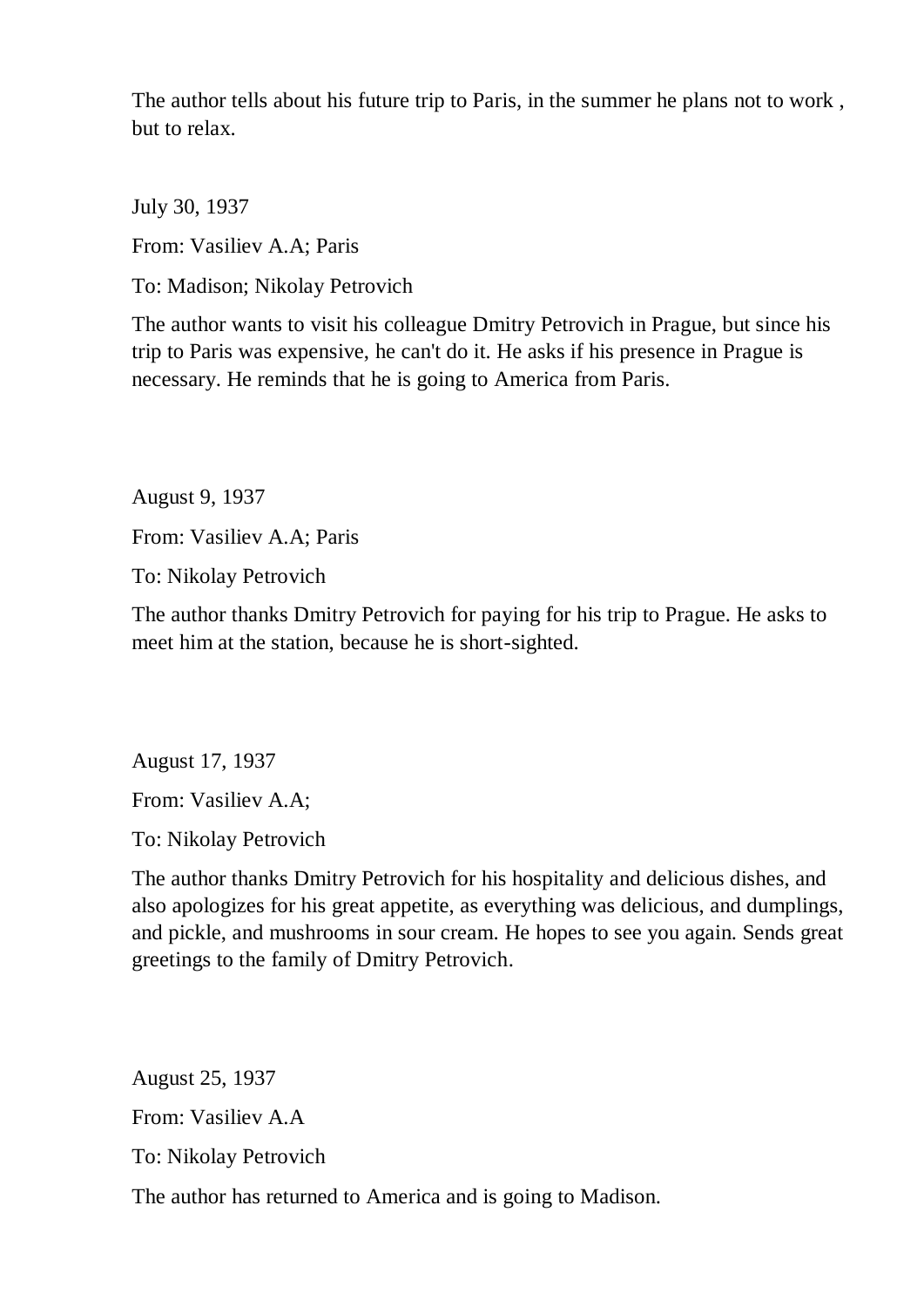September 14, 1937

From: the Kondakov Institute

To: Alexander Alexandrovich Vasiliev

The Institute cordially congratulates Vasiliev on his 70th birthday. Despite the distance, he brings great benefits to the university with his work.

October 10, 1937

From: Vasiliev A.A

To: Nataliya Grigoryevna

The author thanks the entire university in the person of Natalia Grigorievna for congratulations on the 70th anniversary. A little regret for the wasted years that didn't go the way he wanted.

October 12, 1937

From: Vasiliev A.A

To: Nikolay Petrovich

The author thanks the entire university for congratulations on the 70th anniversary. The institute is still unable to find rich members to pay off the debt.

November 5, 1937

From: Vasiliev A.A

To: Nataliya Grigoryevna

The author asks Natalia Grigorievna about her achievements in the Czech-Slovak ministries and institutions. He is ready to provide his help and assistance, if it is necessary.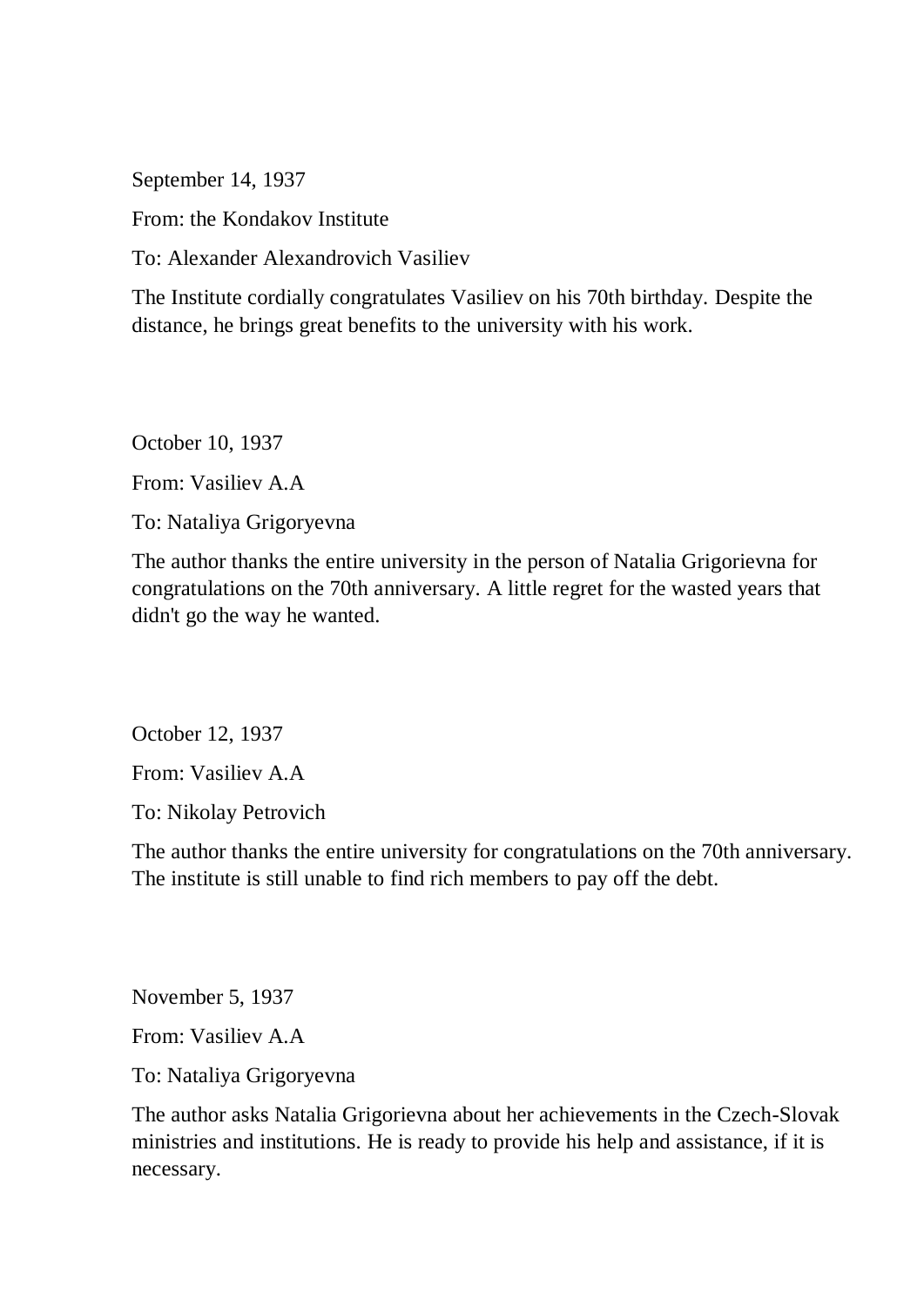February 3, 1938

From: Vasiliev A.A

To: Nikolay Efremovich

The author reports that in May he will give lectures in Paris on the topic of Byzantium and Ancient Russia. From Paris, at the end of June, he goes to New York, where he will also give lectures on "The Course of History of Ancient Greece" and "Byzantine civilization".

February 14, 1938

From: Murko M.M

To: Vasiliev A.A

The author reports that the Slavic Institute wants the property of Kondakov, namely his library, to remain in Prague.

March 4, 1938

From: Vasiliev A.A

To: Nikolay Petrovich

The author is grateful for the reprints of his article and for the invitation to attend the Gregoire report. Bolan still can't pay off the institute.

March 7, 1938

From: Vasiliev A.A

To: Nikolay Petrovich

The author thanked for a very interesting article by A.V. Solovyov about the Goths in the Crimea.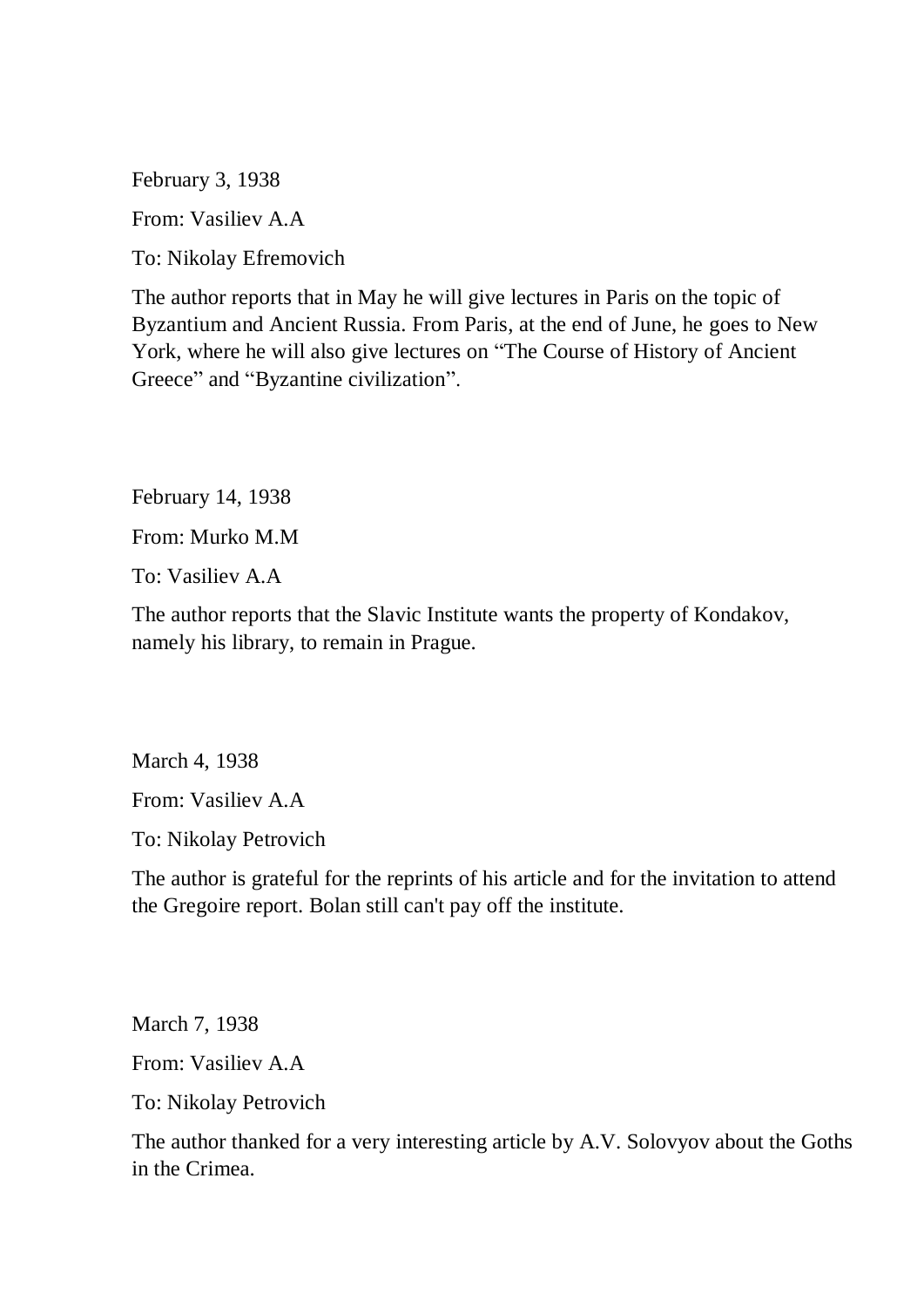May 14, 1938

From: Vasiliev A.A

To: Nikolay Efremovich

The author says that he will be able to see Nikolai Efremovich in the summer, he is very happy about this trip and looks forward to seeing Pechory and Izborsk under the guidance of Nikolai Efremovich.

May 14, 1938

From: Vasiliev A.A

To: Nikolay Petrovich

The author thanks for the new published collection, makes corrections and corrections and asks to send more. There is not enough time for personal work due to the university routine. The author leaves New York for Scandinavia and Finland.

May 26, 1938 From: Vasiliev A.A

To: Dmitriy Alexandrovich

The author thanks you for participation in his article, respects and misses him.

June 12, 1938 From: Vasiliev A.A To: Nikolay Petrovich The author informs Nikolai Petrovich that he is leaving Madison for 4 months.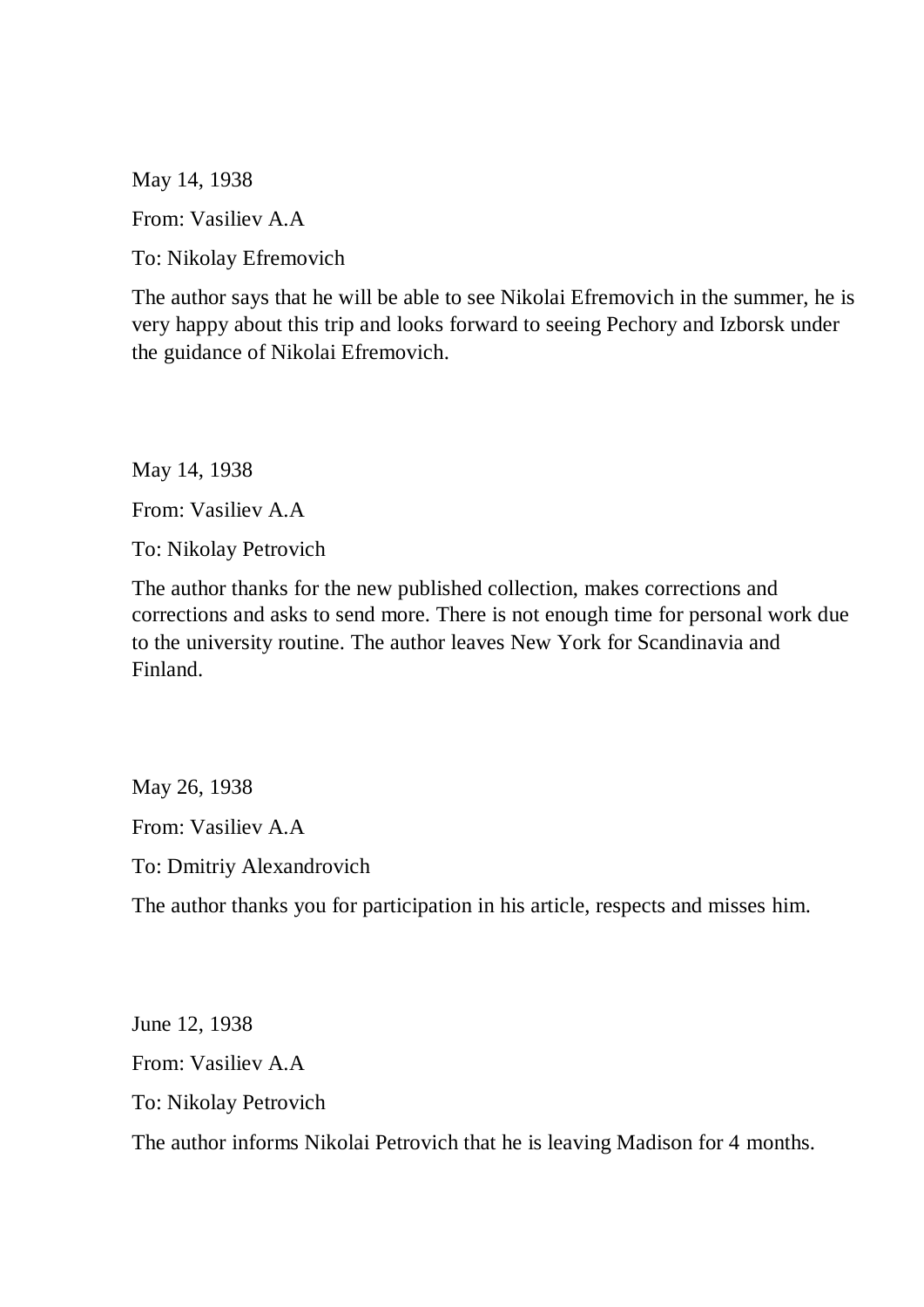November 9, 1938

From: Vasiliev A.A

To: Nikolay Efremovich

The author has returned to Madison and is dealing with correspondence, individual prints, and books received during his 4-month absence. He often recalls their stay in Pechora and Izborsk.

November 30, 1938

From: Vasiliev A.A

To: Georgiy Alexandrovich

The author sends Georgiy Alexandrovich to Belgrade a brief memoir about V. G. Vasilevsky. He can dispose of them at his own discretion.

January 7, 1939

From: Vasiliev A.A

To: Georgiy Alexandrovich

The author temporarily does not work on articles, as he treats his eyes. Grégoire has visited him recently. It was decided to transfer the Kondakov Institute to America in New-Haven-Yale. The author of the letter knew nothing about it. In May, Vasiliev is going to give 6 lectures in Paris. Georgiy Alexandrovich manages to gradually move the library from Prague to Belgrade.

May 20, 1939 From: Vasiliev A.A To: Georgiy Alexandrovich